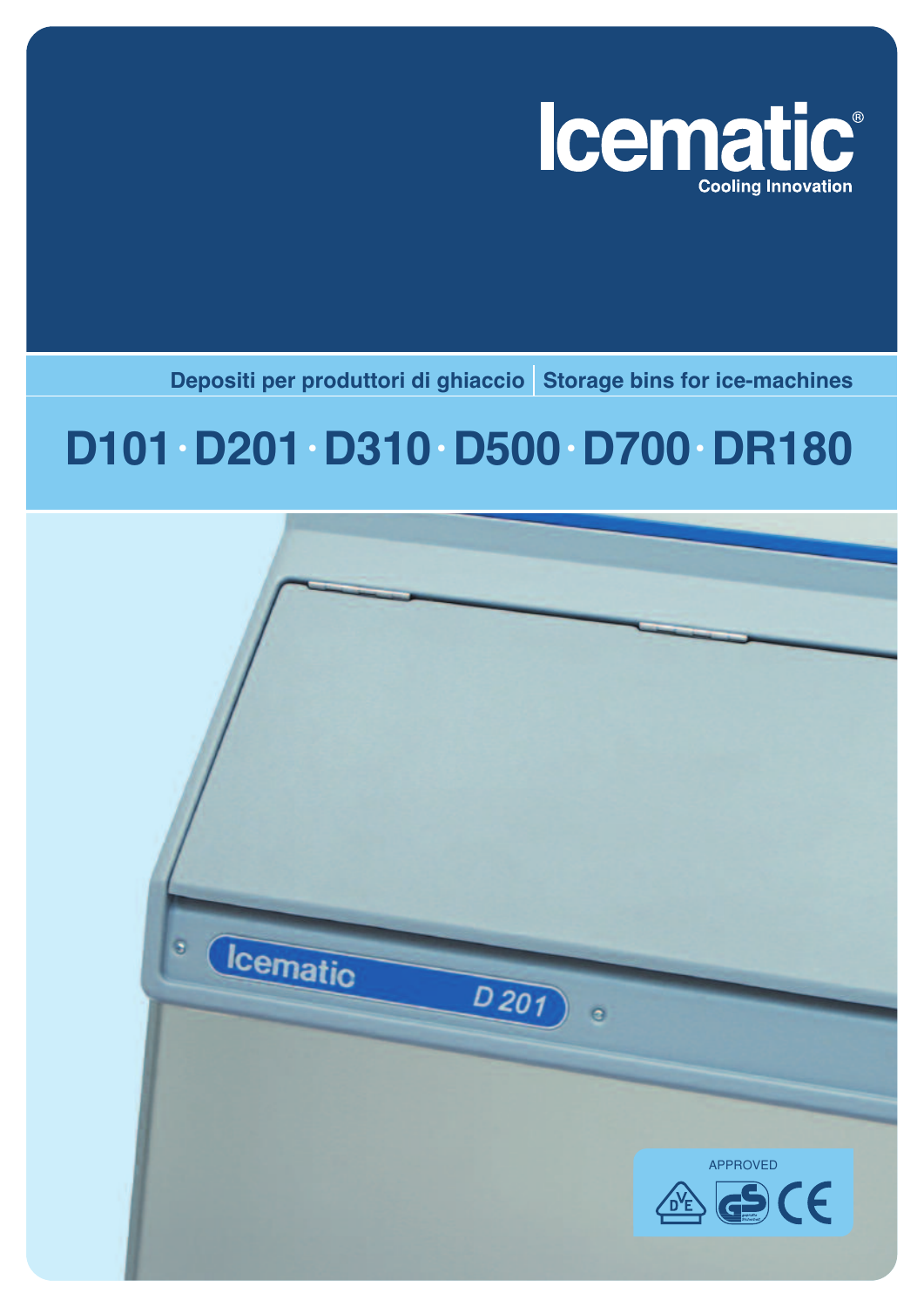

Capacità di deposito sino a 100 kg in dimensioni LxPxH **565x810x1060** mm.

Si presenta con una cella di polietilene ed un elevato isolamento in poliuretano espanso: sp. 40 mm.

La carrozzeria esterna è in acciaio AISI 304. Lo sportello a tutta larghezza, realizzato in materiale sintetico, agevola un comodo e rapido prelievo del ghiaccio.

É particolarmente adatto a completare e sviluppare le alte prestazioni dei nostri modelli a scaglie **F120** e **F200** e il modulare **N131M**.

Storage capacity up to 100kg.

Dimensions: **565x810x1060** mm.

Heat-formed, food-safe polyethylene cell with 40 mm polyurethane foam providing a high degree of insulation.

The external construction is in stainles steel AISI 304.

The full-width door, made of synthetic material, makes the collection of the ice an easy and quick operation.

This model is particulary suited to complete the high performance of our **F120** and **F200** crushed-ice models and the modular cuber **N131M**.



Capacità di deposito sino a 150 kg in dimensioni LxPxH **765x810x1060** mm.

Si presenta con una cella di polietilene ed un elevato isolamento in poliuretano espanso: sp. 40 mm.

La carrozzeria esterna è in acciaio AISI 304. Lo sportello a tutta larghezza, realizzato in materiale sintetico, agevola un comodo e rapido prelievo del ghiaccio.

É particolarmente adatto a completare e sviluppare le alte prestazioni dei nostri modelli a cubetti **N131M**, **N201M**, **N301M**, **N501M** e scaglie **F120, F200**, **SF300** e **SF500** con opportuni coperchi di adattamento.

Storage capacity up to 150kg.

Dimensions: **765x810x1060** mm.

Heat-formed, food-safe polyethylene cell with 40 mm polyurethane foam providing a high degree of insulation.

The external construction is in stainles steel AISI 304.

The full-width door, made of synthetic material, makes the collection of the ice an easy and quick operation.

This model is particulary suited to complete the high performance of our **N131M**, **N201M**, **N301M**, **N501M** cube models and **F120**, **F200**, **SF300** and **SF500** crushed-ice models with suitable adapter tops.





Capacità di deposito sino a 210 kg in dimensioni LxPxH **1075x785x980** mm.

Si presenta con una cella in ABS termoformato ed un elevato isolamento in poliuretano espanso: sp. 40 mm.

La carrozzeria esterna è in acciaio AISI 304. Lo sportello a tutta larghezza, realizzato in materiale sintetico, agevola un comodo e rapido prelievo del ghiaccio.

É particolarmente adatto a completare i nostri modelli a scaglie **F120**, **F200**, **SF300** e **SF500** con integrazione di un apposito coperchio **NKF310**, nonché ai modulari cubetti **N201M**, **N301M** e **N501M** con integrazione di un apposito coperchio **KN311**.

Storage capacity up to 210 kg.

Dimensions: **1075x785x980** mm.

Heat-formed, food-safe ABS plastic cell with 40 mm polyurethane foam providing a high degree of insulation.

The external construction is in stainles steel AISI 304.

The full-width door, made of synthetic material, makes the collection of the ice an easy and quick operation.

This model is particulary suited for our **F120**, **F200**, **SF300** and **SF500** flakers by the addition of an adapting **NKF310** top. It can similary be used with the **N201M**, **N301M** and **N501M** cube-type models by the addition of an adapting **KN311** top.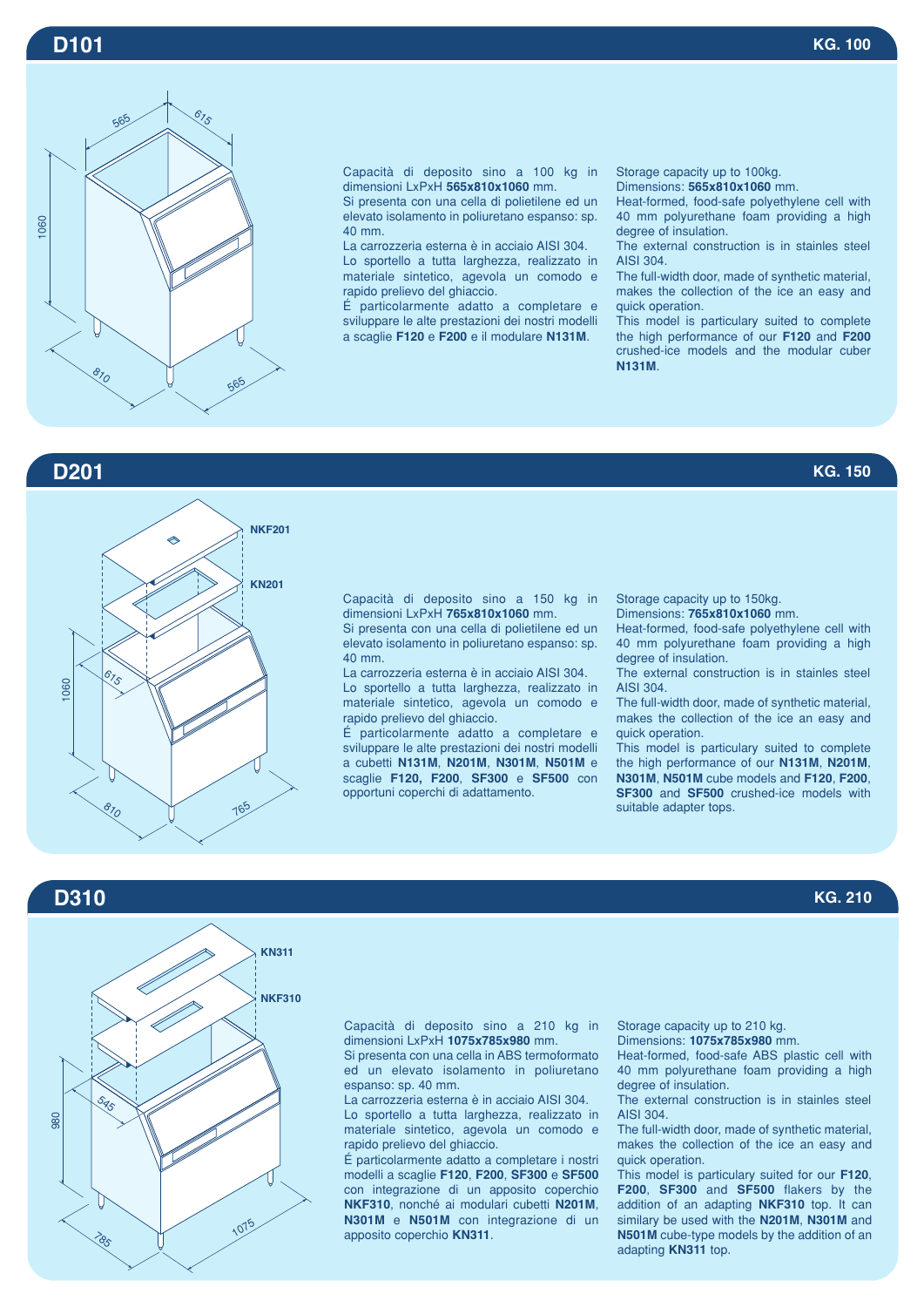

Capacità di deposito sino a 210 kg in dimensioni LxPxH 1075x785x980 mm.

Si presenta con una cella in ABS termoformato ed un elevato isolamento in poliuretano espanso: sp. 40 mm.

La carrozzeria esterna è in acciaio AISI 304. Lo sportello a tutta larghezza, realizzato in materiale sintetico, agevola un comodo e rapido prelievo del ghiaccio.

É particolarmente adatto a completare i nostri modelli a scaglie F120, F200, SF300 e SF500 con integrazione di un apposito coperchio NKF310, nonché ai modulari cubetti N201M, N301M e N501M con integrazione di un apposito coperchio KN311.

Storage capacity up to 210 kg.

Dimensions: 1075x785x980 mm.

Heat-formed, food-safe ABS plastic cell with 40 mm polyurethane foam providing a high degree of insulation.

The external construction is in stainles steel AISI 304.

The full-width door, made of synthetic material, makes the collection of the ice an easy and quick operation.

This model is particulary suited for our F120, F200, SF300 and SF500 flakers by the addition of an adapting NKF310 top. It can similary be used with the N201M, N301M and N501M cube-type models by the addition of an adapting KN311 top.

## **D700 KG. 676**



Capacità di deposito sino a 210 kg in dimensioni LxPxH 1075x785x980 mm.

Si presenta con una cella in ABS termoformato ed un elevato isolamento in poliuretano espanso: sp. 40 mm.

La carrozzeria esterna è in acciaio AISI 304. Lo sportello a tutta larghezza, realizzato in materiale sintetico, agevola un comodo e rapido prelievo del ghiaccio.

É particolarmente adatto a completare i nostri modelli a scaglie F120, F200, SF300 e SF500 con integrazione di un apposito coperchio NKF310, nonché ai modulari cubetti N201M, N301M e N501M con integrazione di un apposito coperchio KN311.

Storage capacity up to 210 kg.

Dimensions: 1075x785x980 mm.

Heat-formed, food-safe ABS plastic cell with 40 mm polyurethane foam providing a high degree of insulation.

The external construction is in stainles steel AISI 304.

The full-width door, made of synthetic material, makes the collection of the ice an easy and quick operation.

This model is particulary suited for our F120, F200, SF300 and SF500 flakers by the addition of an adapting NKF310 top. It can similary be used with the N201M, N301M and N501M cube-type models by the addition of an adapting KN311 top.

## **DR180 - SP180 KG. 180**



Questo deposito, montato su 4 ruote di nylon, consente di trasportare agevolmente grandi quantità di ghiaccio granulare.

É realizzato in acciaio inossidabile e può essere abbinato ai fabbricatori di ghiaccio granulare **F120**, **F200**, **SF300** e **SF500**.

La cella di raccolta ghiaccio ha una capacità di 180 kg.

L'apertura superiore può venire chiusa da un apposito sportello scorrevole.

Ha una struttura di supporto - SP180 - per i fabbricatori di ghiaccio granulare.

La struttura di supporto in tubo d'acciaio inox è dotata di un microswitch che arresta la produzione di ghiaccio quando il deposito viene rimosso e di uno scarico d'acqua.

This bin, put up on 4 nylon wheels, allows to carry easily big amounts of flake ice.

It's made of stainless steel and it can be put together with flake ice ice-makers **F120**, **F200**, **SF300** and **SF500**.

The cell wich collects ice has a capacity of 180 kg.

The upper opening can be closed by a special sliding door.

It has a support structure - SP180 - for flake ice ice-maker.

The support structure, composed by a stainless steel pipe, is provided with a microswitch which stops the production when the bin is taken away and with a water discharge pipe.